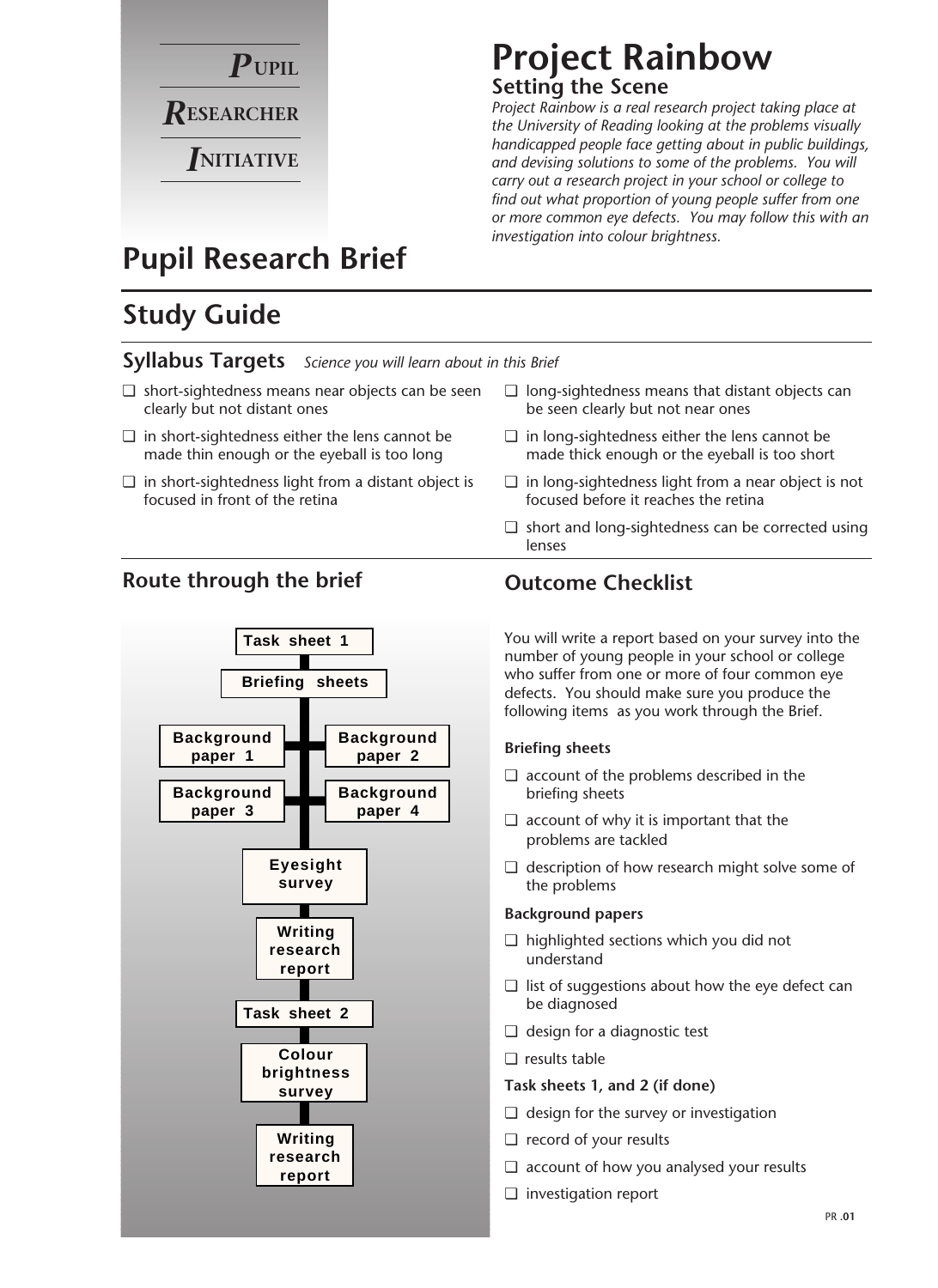# **Task sheet 1**

This sheet guides you through your research project. You will follow the steps a science or engineering researcher would take when carrying out their research.

### **Why do you need to carry out the research?**

Read the two newspaper articles on Briefing sheet 1 and write down:

- what problems are described by the articles
- •why it is important that the problems should be tackled
- •how might research help to solve some of the problems.

#### **What do you need to know so that you can carry out the research?**

You should already have covered the structure and function of the eye and refraction of light. You may find it useful to review these topics quickly before you carry on. There are four background papers to read. They describe four common eye defects. Your group's task is to read one of them and to devise a simple test which you could use to find out if a person being tested does or does not suffer from the eye defect. You should be able to devise a test based on the information in your paper. You should:

- read through the paper
- highlight any section which you do not understand
- help each other in the group to understand the highlighted sections, using textbooks or other sources
- make suggestions about the way that the eye defect can be diagnosed (detected)
- design your diagnostic test, including any apparatus or diagrams you need to use, and a results chart.

### **Carrying out the research**

Each group will then report back to the whole class. The report should include a description of the eye defect you have been studying, and a description or demonstration of the test you have devised. The task for the whole class is to put together the four diagnostic tests into a research questionnaire. You will also need to decide what other information about the individuals being tested you need to record. Age? Sex? What else might be important? You may find that designing a computer database to record your results would be useful.

Select the target population for your questionnaire. This may be your class, your year group, or the school or college population. You will need to check this with the teacher. If you are taking a sample of a large population, then make sure you select a representative group of pupils - the survey has to be a fair test. For instance, if the school population has 50% girls, then your sample should have 50% girls. What other factors should you consider in selecting your sample?

- Carry out your survey and record your results.
- •Identify any trends, or patterns in your results.
- •Present your results in tables and graphs to make the patterns easier to see.

#### **Reviewing your work and telling people what you have found out**

Write a report of your findings, including an evaluation of your research project. Discuss with your teacher how your report is to be presented. Did you gather enough data to be able to make firm conclusions? What further research could be carried out? When you have finished the report, you could carry out the second investigation set out on Task sheet 2. Check with your teacher first.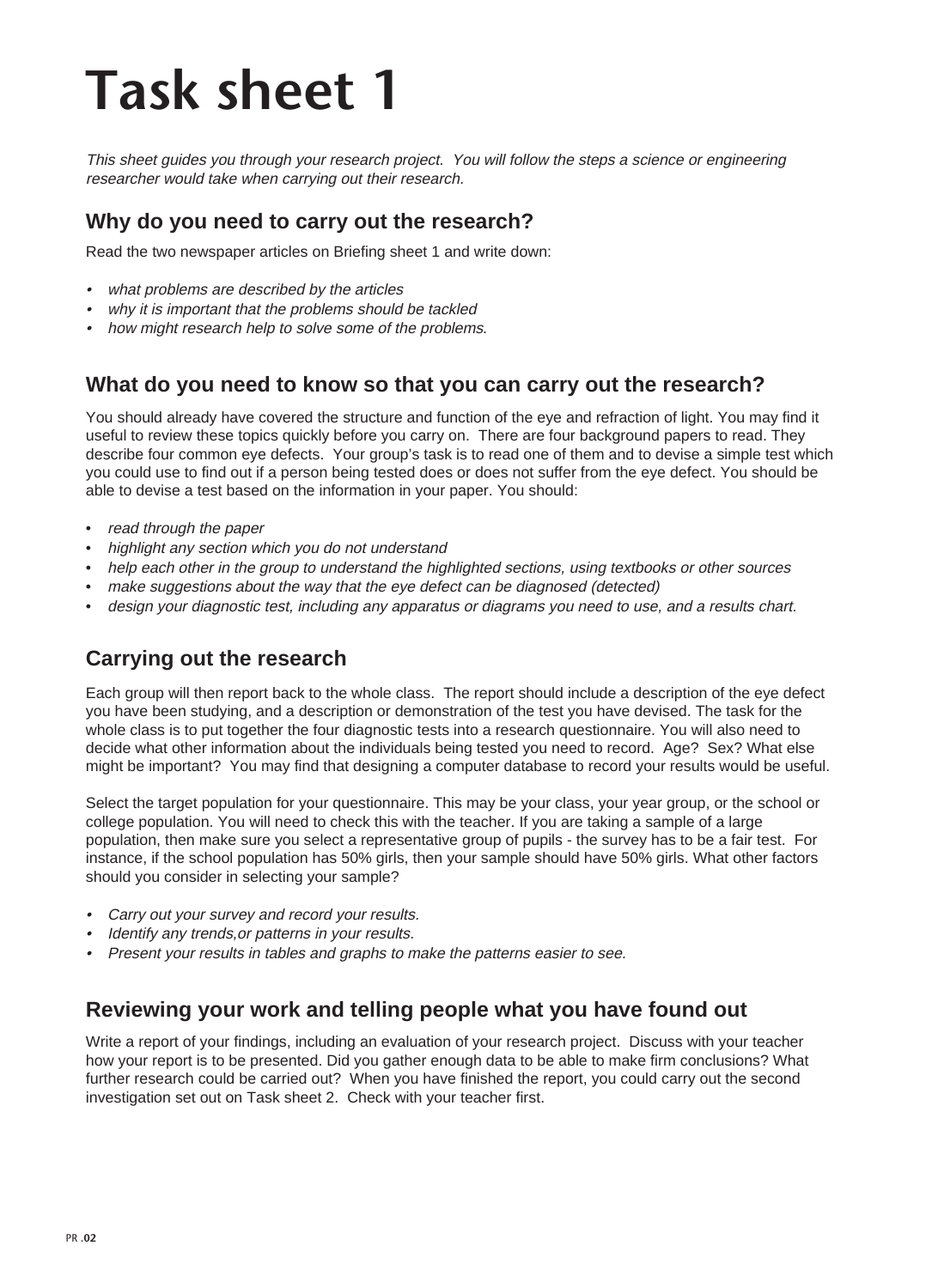# **Briefing sheet 1**

Morning Telegraph 23 October 1995

# **Noisy protest at opening of Town Hall extension**

**A group of about 150 visuallyimpaired people staged an angry demonstration today as the mayor officially opened the multi-million pound Town Hall extension building.**

They were protesting about the lack of consideration given to their special needs. "The architect seems to think that 'disabled access' just means a few ramps

for wheel-chairs" said a spokesperson for the group. "This building does nothing to make it easier for the blind or the partially-sighted to find their way around the place, let alone work here. We are furious that this building should be so badly designed for us, when just a little bit of thought, and some consultation, could have made a huge difference."

The Town Hall extension contains the Housing Department, the Social Services Department and the Treasury. A council spokesman said "We are disappointed that this demonstration happened at all, and we have agreed to meet a delegation from the protesters to see if we can find a way of addressing their concerns".

## **Dropping eye tests shortsighted says local Parents Association**

Controversial plans to drop regular school eye tests for teenagers were criticised by a local Parents Association yesterday. A spokesperson said, 'When I was at school there were eye tests at age 13 and 15. Now our children will go through their secondary education until they are 15 without being tested. This is unacceptable. We know that many eyesight problems begin to show up in this age range, and without even basic tests hundreds of school children are not going to have their eyesight problems spotted and their education could suffer'.

The Parents Association will be pressing the authorities to reverse their decision to drop the testing of 13 year olds. A meeting of the Association branch yesterday voted unanimously to seek an urgent meeting with Local Authority officials to see if the decision can be overturned.

News Extra October 29 1995 page 6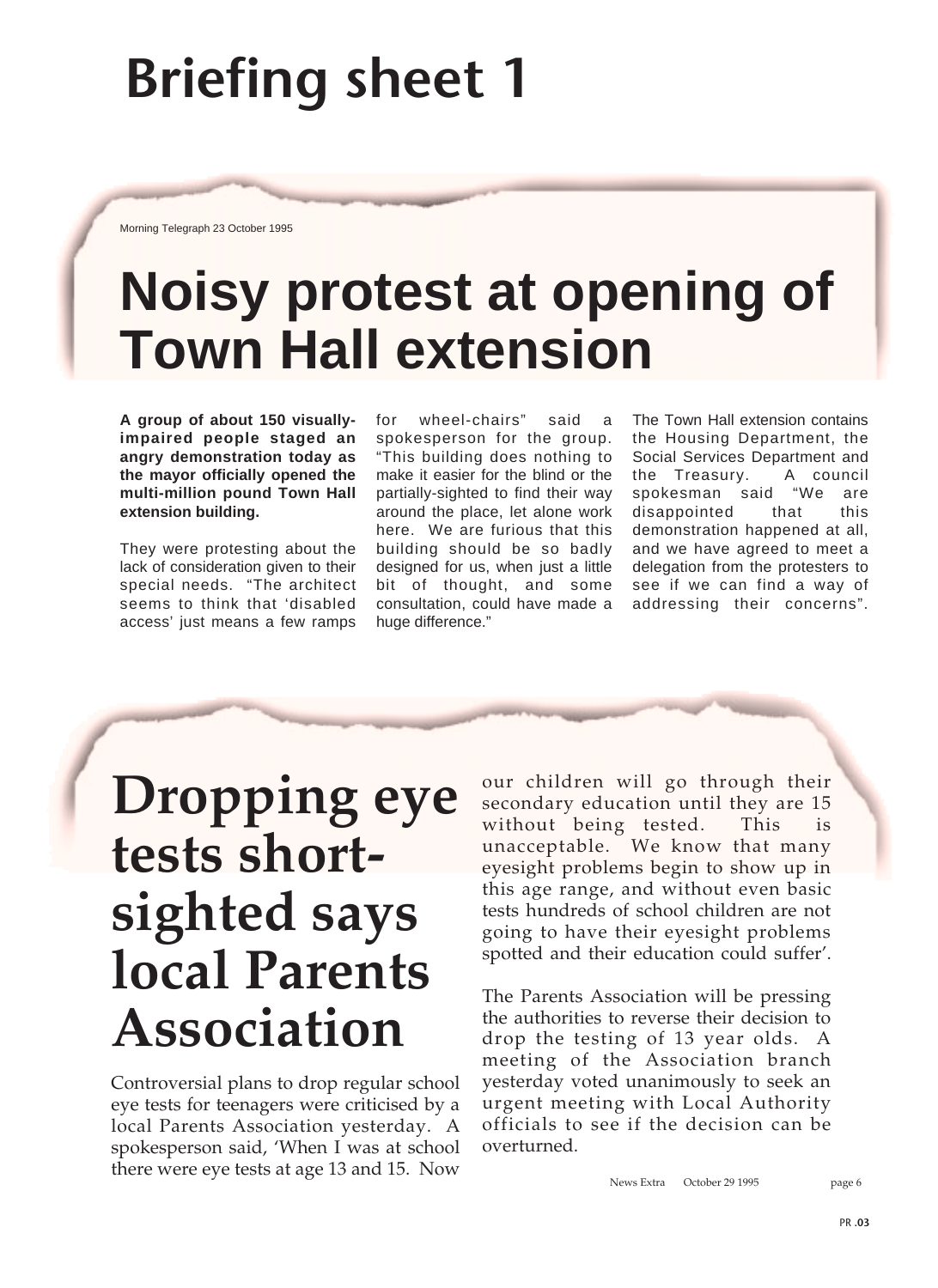# **Briefing sheet 2**

The two newspaper articles you have just read are fictitious. The problem they describe is not. People with certain types of visual impairment do sometimes find it difficult to find their way around public buildings. This is a serious problem, and is often overlooked by designers and architects. Not all visually impaired people are blind. Many suffer from conditions which reduce the quality of vision, for instance, colour blind people may have perfect vision in terms of being able to see things clearly, but cannot distinguish between certain colours. Other conditions may result in blurred sight, or a reduced field of view. It is people with these, and other conditions, who are often neglected when buildings are being designed. The article below, taken from the Engineering and Physical Sciences Research Council's Newsline journal (July 1995) describes Project Rainbow, a research project based at the University of Reading which is trying to find out how we can overcome such problems.

## **Project Rainbow at the University of Reading**

## **Colour code to help visually impaired**

The correct choice of colour schemes in buildings from office blocks to railway stations could help people who suffer from visual impairments find their way around.

About 1 million people in Britain suffer from some form of visual impairment. Often their ability to discriminate between colour combinations and contrasts is affected, as in the case of glaucoma sufferers.

Construction professionals such as architects and builders are becoming increasingly aware of the need to provide buildings which are acceptable and accessible to everyone. But there is often a lack of properly researched information, especially regarding questions of colour.

A team at the University of Reading is working with the Royal National Institute for the Blind (RNIB), the Guide Dogs for the Blind Association (GDBA) and ICI Paints, on Project Rainbow. The aims of Project Rainbow are to devise a system of colour combinations and contrasts for use in buildings and to prepare a colour design guide for use by architects and building managers. The guide would not prescribe what colours should be used, but would suggest effective contrasts for chosen schemes.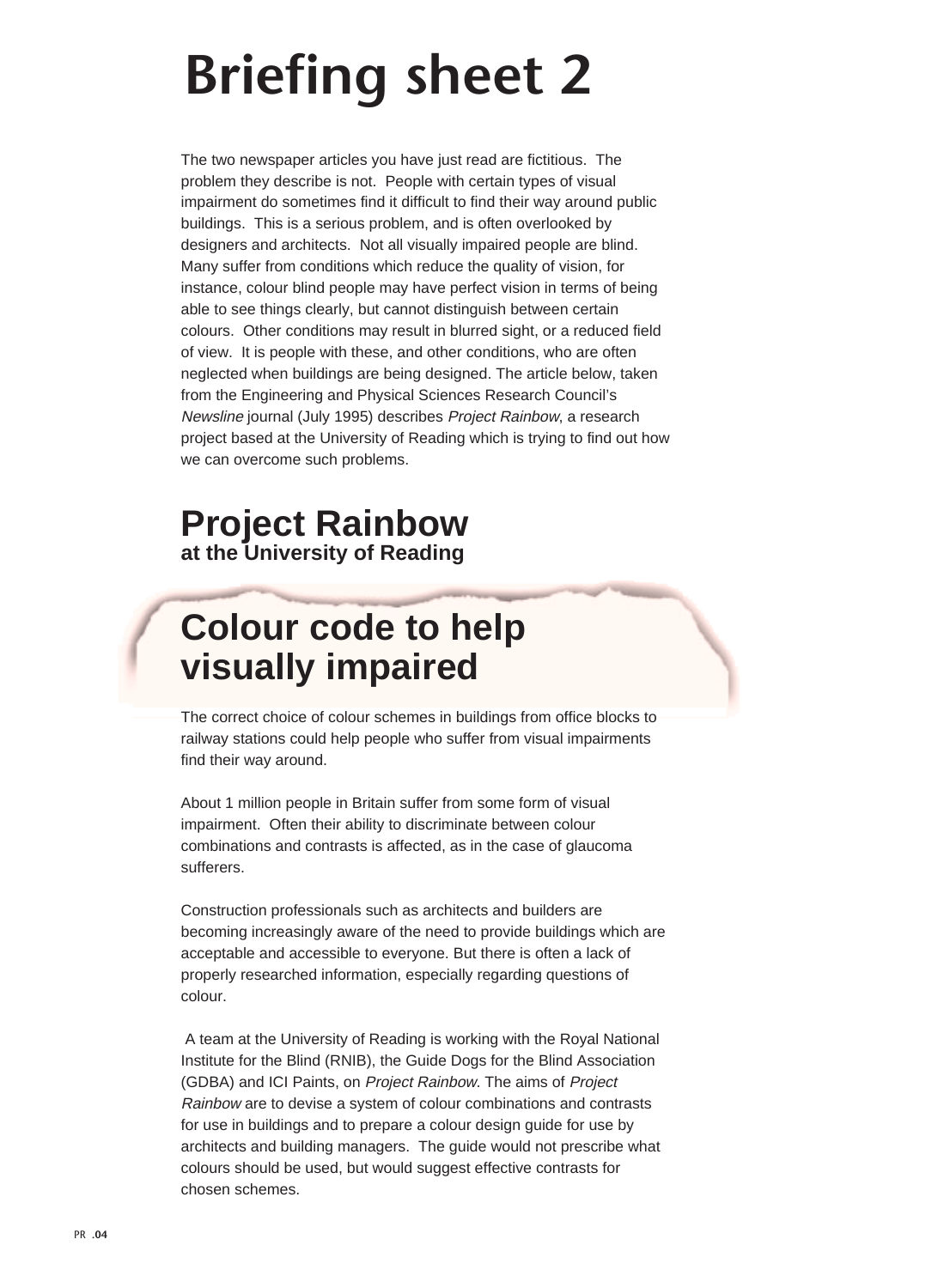## **Briefing sheet 2 continued**

As public access buildings are refurbished and repainted at regular intervals, the project should lead to a cost-effective method for helping those with sight problems.

The Research Director explained that the idea for the project came about following discussions with the RNIB, which pointed out that colour perception was a major problem faced by visually impaired people in buildings.

Colour contrast should help to identify the elements that visually impaired people need to find in buildings - including light switches, fire extinguishers, notice boards, electrical points, doors and lavatories. "For instance, fully-sighted people can pick up the width of a corridor automatically, but the visually impaired may not. They would have much more confidence if there were particular background colours along the corridor which would give them an idea of the width," explained Mr. Bright.

ICI Paints is providing a building at Slough, which the researchers can decorate in different styles, using many colour schemes. Members of a panel of visually impaired people will move through the building and their performance in finding certain objects in a particular background colour scheme will be recorded on video cameras. ICI's quick-drying paints will enable the researchers to try out many different colour and contrast combinations.

The visual impairments that the research team will consider are: macular degeneration, glaucoma, cataract, retinitis pigmentosa and diabetic retinopathy.

#### **The importance of eyesight testing**

The second newspaper article highlights the fact that young people should have regular tests and that this may not be happening because of the decline in regular eyesight screening in schools over recent years. Many minor eyesight problems in teenagers can easily go undetected, and in some cases school work could suffer.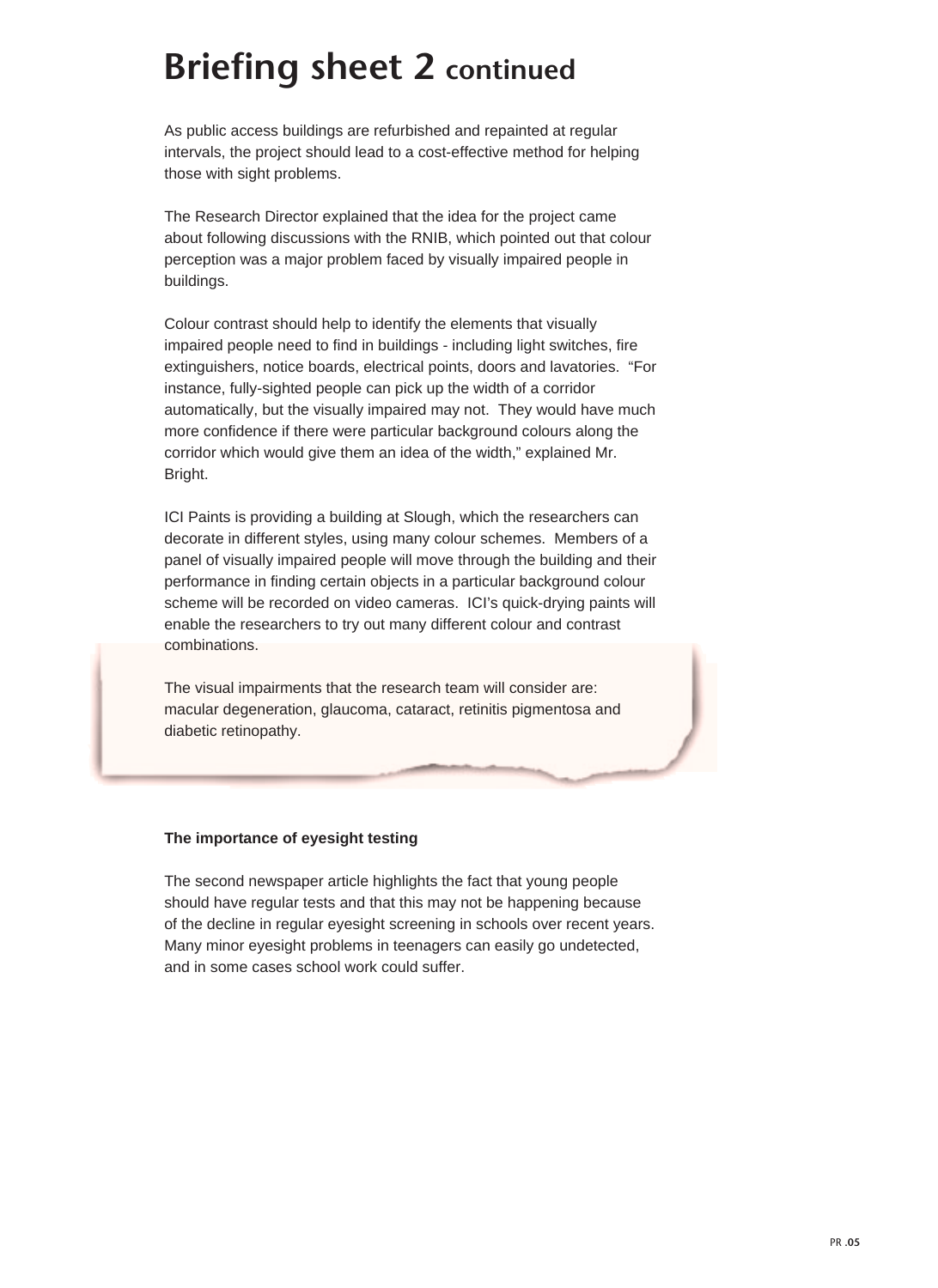# Colour blindness

## Background paper 1

## **The Retina**

The back of the eye (the retina) is covered in millions of receptor cells that convert light into tiny electrical signals. Figure 1 shows that these cells are of 2 different types: rods and cones. The greatest number of these cells (at least 120 million) are rods. These cells can only register black and white images. The cone cells are the ones that register colour. There are no more than 7 million of these. The way rods and cones are distributed around the retina is shown in Figure 2. We can see that nearly all cones are concentrated into a tiny spot in the middle of the retina. This is called the fovea. It is about 1mm in diameter.







Fig. 1 The light sensitive cells covering the retina

## **Seeing in colour**

The cone cells can be split into 3 types. One third of them is sensitive to blue light, one third responds to red light and the remaining one third detects green light. These three colours are the primary colours. By mixing light (not paint) of these 3 colours it is possible to obtain every colour we can see, including white. So, the way these 3 types of cell are affected by coloured light allows us to see all colours. Obviously, colour blindness has got something to do with the cone cells. The name "colour blindness" is a poor description of the condition. It leads people to think that a person who is colour blind can only see images in black and white.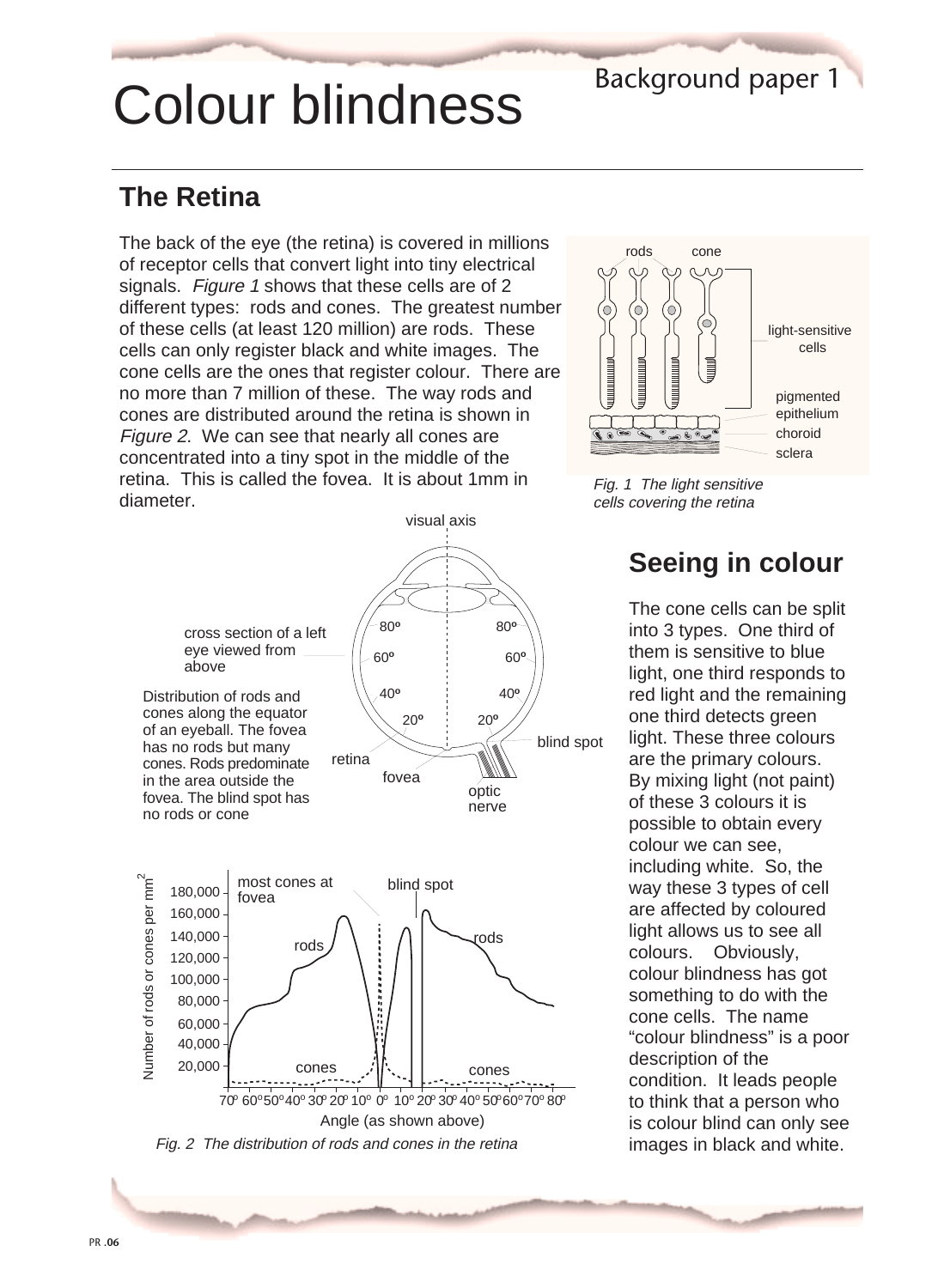Background paper 1 continued

### **Colour deficiency**

In fact total colour blindness is very rare (about 1 in a million) but it can be induced by brain damage. A better term would be colour deficiency. A colour deficient person has one or two sets of cones either missing or not working. The result of this is that the person cannot tell the difference between certain colours. The most common type of colour deficiency is one where the person cannot tell the difference between red, green and grey. A rarer type of deficiency is one where the person is unable to distinguish between blue, yellow and grey

Colour deficiency is a condition people are born with. It is passed on from generation to generation, and it is usually inherited by males. Roughly 8% of males are affected and less than 1% of females. Generally speaking, the daughters of colour deficient men pass on the condition to their sons. Colour deficient fathers do not pass on the problem to their children. Colour deficient children of a colour deficient father must inherit it from their mothers.

Various tests have been devised over the years to find out if someone is colour deficient, but the most well known test was invented by Professor Ishihara. Cards are covered with an irregular pattern of colour dots, but some of the dots form numbers or letters. These figures differ from the background in colour, but not in lightness, and they can only be read by people with normal vision. Different cards are designed to detect different forms of colour deficiency.

Colour deficiency is generally not a major handicap for those with the condition. Only in certain jobs does colour deficiency cause difficulties (colour television service engineers, for example).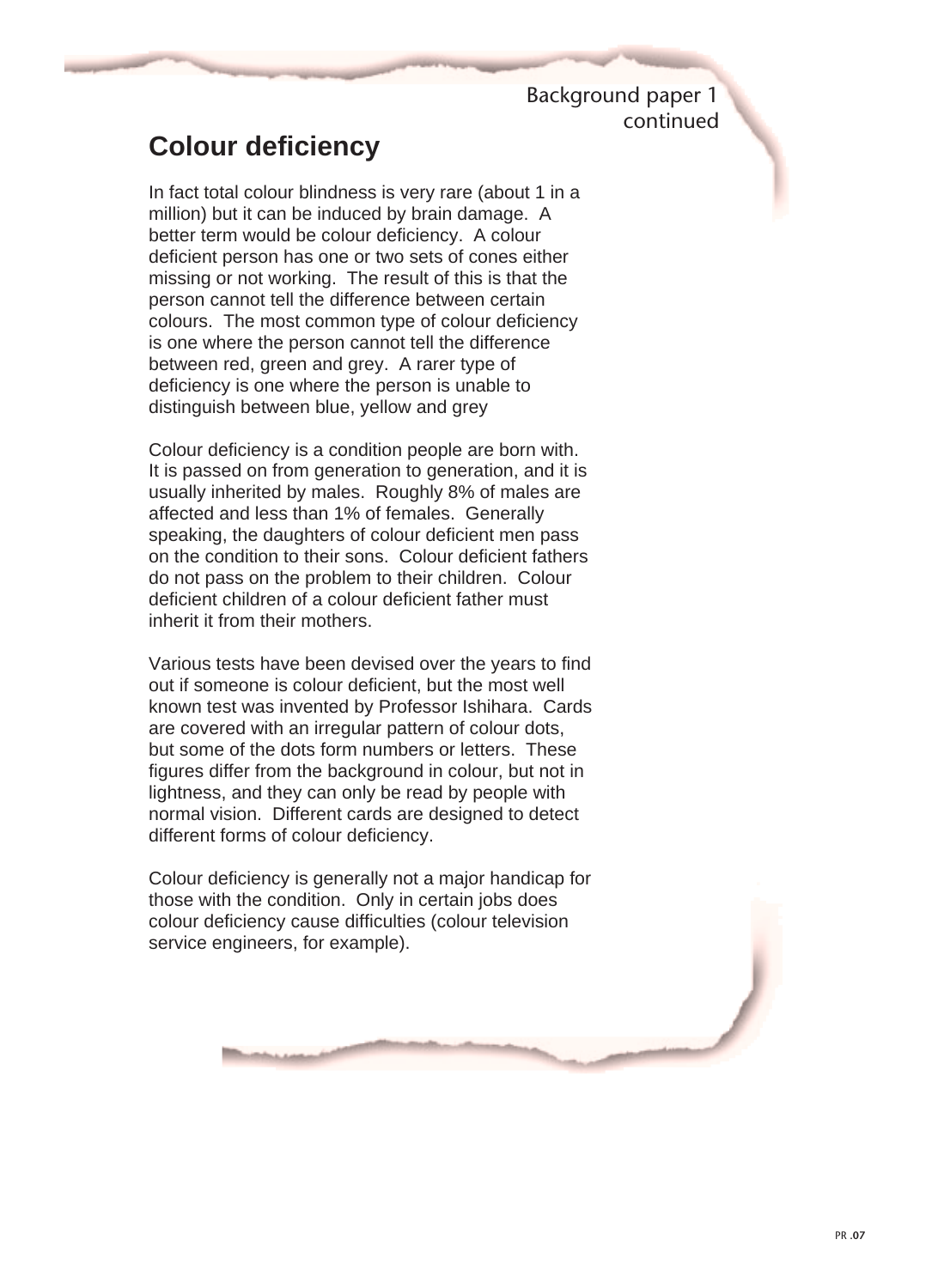Background paper 2

## Short-sightedness Myopia

## Refraction

When light rays enter the eye they are refracted and brought to a focus on the retina. Most people think that the eye lens focuses the rays, but in fact most of the refraction is done by the cornea, as can be seen in Figure 1. The lens "fine-tunes" the focusing. It is usual to regard the cornea and lens as a single focusing system, which is what will be done in this paper.

## Accommodation

The fact that the eye lens is flexible means that the muscles surrounding the eye, the ciliary muscles, can pull the lens into a different thickness. Figure 2 shows how this happens.

When the muscles are relaxed the suspensory ligaments attached to the lens pull hard, making the lens thin. This







Fig. 2 The ciliary muscles adjust the position of the lens for far (a) or near (b) focusing. Note: refraction at the cornea has not been shown, to simplify the diagram.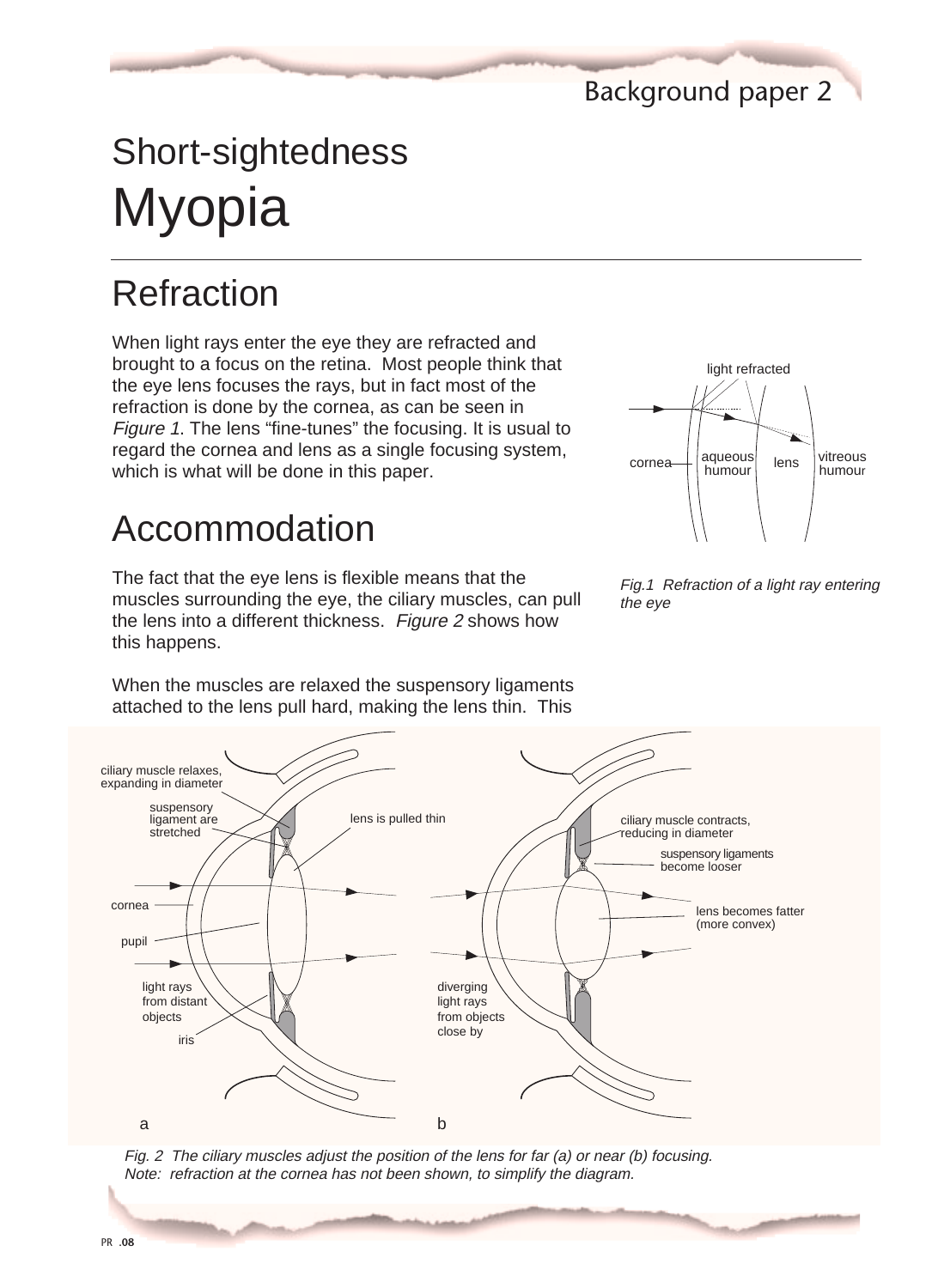allows light rays from objects far away to be brought to a focus on the retina. Light rays from distant objects enter the eye almost parallel to one another.

Light rays from objects near to the eye are diverging as they enter the eye. These rays need a more powerful lens to focus them on the retina. So the ciliary muscles contract, the suspensory ligaments relax and the lens becomes "fatter", or more convex.

The power of a lens is defined as

\_\_\_\_\_\_\_\_\_1\_\_\_\_\_\_\_\_ focal length of the lens (focal length measured in metres)

The power is measured in dioptres (D).

So a lens with a focal length of 25cm (0.25m) has a power of

 $\frac{1}{2}$  = 4D. 0.25

The fatter the lens the shorter its focal length and so the more powerful it is. The changes in shape of the eye lens as it focuses on objects different distances away is called accommodation. Normal eyes can accommodate for distances between 25cm and infinity.

## **Myopia**

If the cornea bulges out too much or if the eyeball is too long the focusing system will be too strong to focus light rays from distant objects onto the retina. This is a defect of vision called myopia, commonly known as short-sightedness. A short-sighted person can see things close up in focus, but his or her far-point is drastically reduced. This means that objects more than a few metres away will be blurred.

## **Diagnosis of myopia**

Short-sightedness often arises in teenagers when the body is growing quickly. There are a number of ways of discovering if someone is myopic, but the most common one is the eye chart. The eye chart that everyone knows is the Snellen Eye Chart The letters on the chart go from about 9cm high down to about 1cm (see Figure 4). The person being tested stands 6m away and covers one eye. He or she reads the letters down to the row that can be read comfortably.



Background paper 2

continued

Fig. 3 A person who is myopic cannot focus light from distant objects



Fig. 4 The Snellen Eye Chart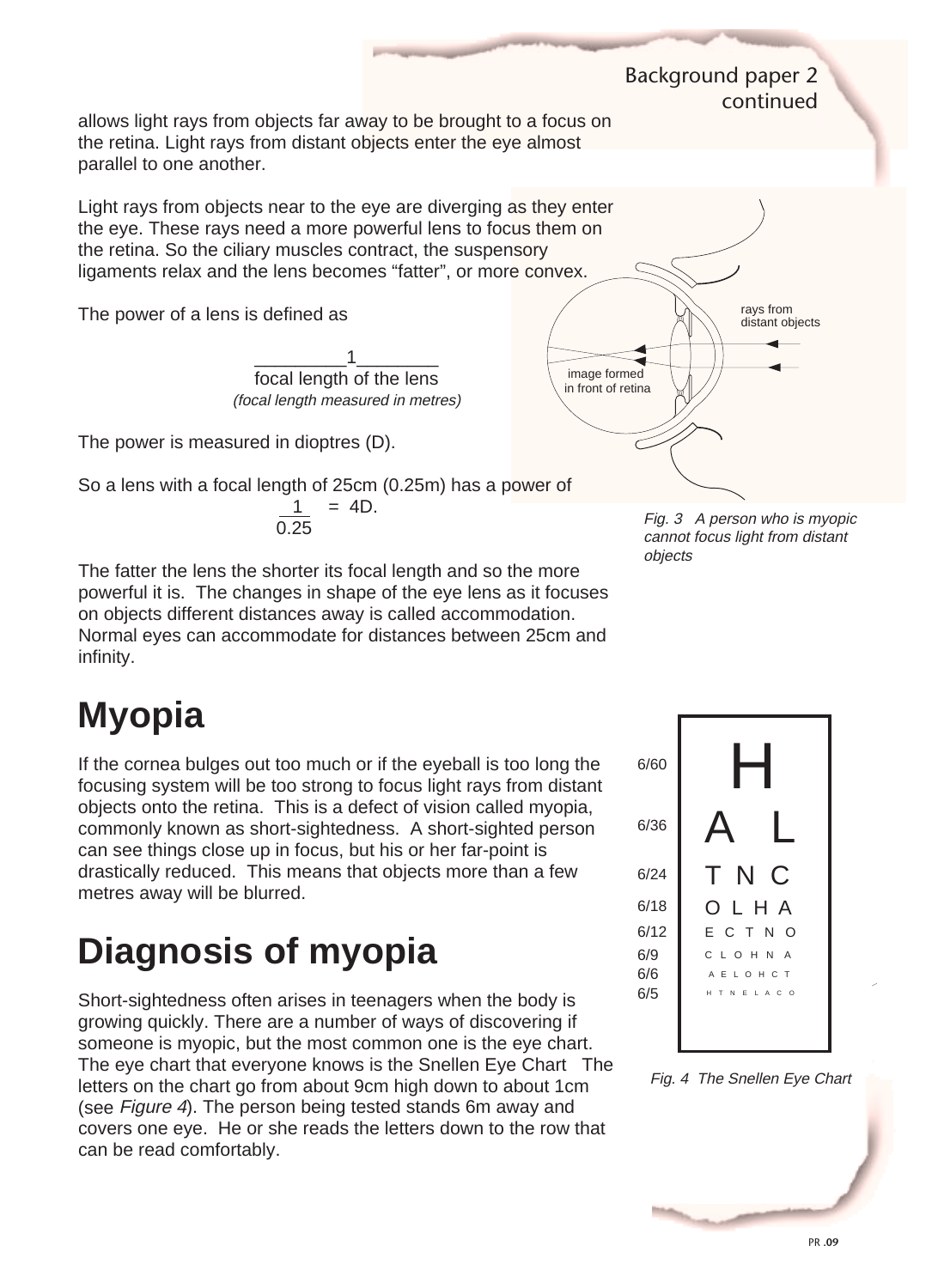The other eye is then tested. The numbers down the side of the chart in Figure 4 describe the sight of the person tested. A person with normal sight can only read the letters on the next to bottom line comfortably.

This person is said to have "6/6 vision". If someone can only read the letters on the third row down, she or he has "6/24 vision". This means that this person can read letters 6m away that a person with normal sight could read at a distance of 24m. A person with 6/24 vision has only one quarter of normal distance vision.

## **Correcting short-sightedness**

The focusing system of a short-sighted eye can only bring rays that are diverging to a focus on the retina. Rays from objects a long way off enter the eye almost parallel. So, the way to correct short-sightedness is to fit a lens that makes parallel rays diverge (move apart). Lenses that do this are called concave (or diverging) lenses.

The concave lenses fitted to glasses are not like the ones found in laboratories (see Figure 5a and b). Lenses in glasses are called meniscus lenses (see Figure 5c). They are made to match the curvature of the eye, reducing distortion as you look through them.

The concave lens makes parallel rays of light diverge so that they appear to come from the far-point of the shortsighted person. The focusing system can now cope and the rays are focused onto the retina (see Figure 6).





Background paper 2

continued

Fig. 5 Cross sections through different types of concave lens a - plano-concave lens b - bi-concave lens

c - meniscus concave lens

Fig. 6 Correction of myopia with a concave lens

produce a diminished upright image, you can tell if someone is myopic by holding their spectacles above a book. If the print is made smaller by looking through the lenses the owner of the spectacles is short-sighted.

Note: since concave

lenses always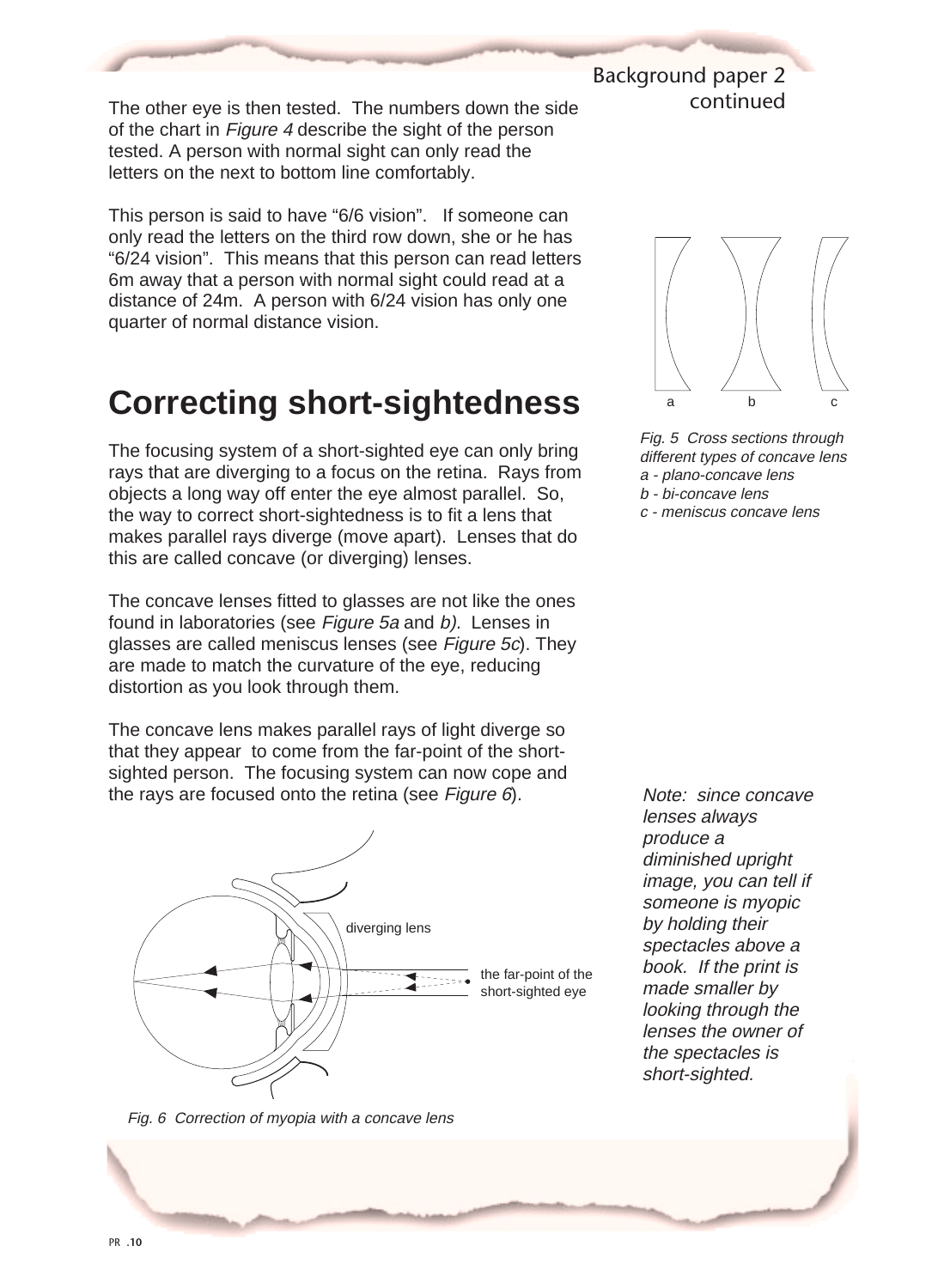## Background paper 3

## Long-sightedness Hypermetropia

Hypermetropia is a common defect of vision. It is also known as hyperopia, but its more common name is long-sightedness.

When we look at something in the distance and then look at something close up, our eye lenses change shape (or accommodate) to focus light rays from the close object. This means that the lens changes its focal length. The distance between the lens and retina for the average adult is about 0.02m. People with normal vision have a near-point (the closest distance from the eye that can be seen in sharp focus) of 0.25m.

The far-point is the furthest distance that an object can be brought into focus. For people with normal eyesight the far-point is at infinity. This means that we can see any object in focus at any distance away from us beyond the near point.

People who are long-sighted often have excellent distance vision. They have no difficulty reading the letters on a standard eye chart. Their problem is that they have great difficulty in focusing on objects close to them (see Figure 2). Special eye charts, which have to be held 33 cm away from a person's eyes can be used to diagnose hypermetropia.

Those people who suffer from long-sightedness often realise they have the defect when they try to read a book. For normal-sighted people a distance of 0.4 to 0.5m is comfortable for reading. A longsighted person has a near-point much further away than normal, and so they often have to hold books at arm's length to get the pages in focus.



Fig. 1 Section through a human eyeball

- A suspensory ligament
- B iris
- C cornea
- D lens
- E retina

F optic nerve





Fig. 2 A person who is long sighted can focus light rays from a distant object (a), but light from a close object (b), cannot be focused



Fig. 3 Types of convex lens a - bi-convex lens b - plano-convex lens c - meniscus convex lens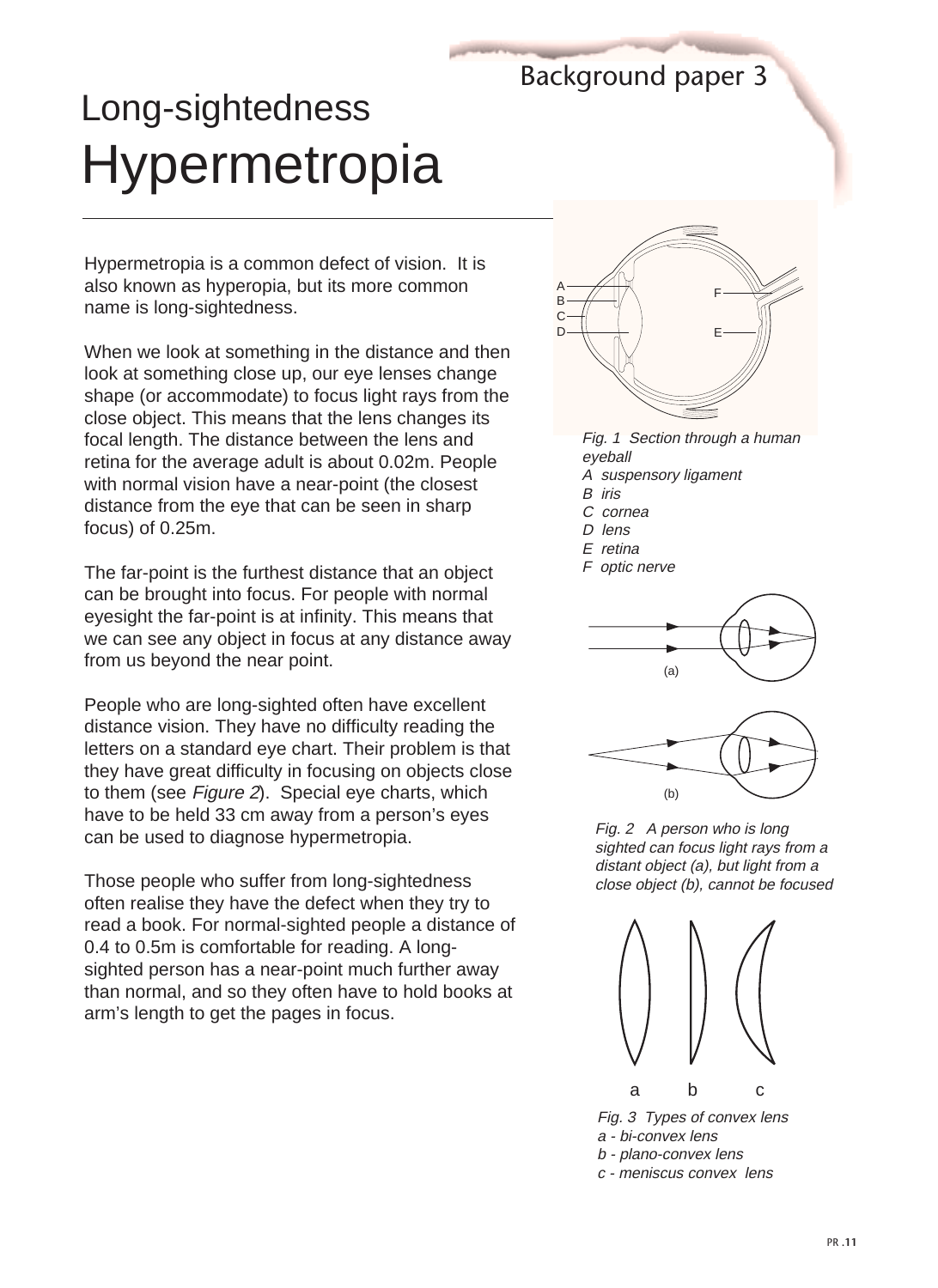## Correcting long-sightedness

Long-sightedness is caused by short eyeballs or lenses that cannot change shape to a small enough focal length to focus diverging rays. Since the eye lens can cope with parallel rays of light, the way to treat long-sightedness is to put a lens in front of the eye that can bend diverging rays so that they become parallel. Convex or converging lenses do this (see Figure 3).

If an object is placed at the focal point of a convex lens, light from it will be refracted into a parallel beam of light, as shown in Figure 4.

So, a convex lens with the focal length equal to the near-point distance of the longsighted person is fitted, and the defect is corrected (see Figure 5). Spectacles prescribed for long-sighted people are often described as "reading-glasses". The lenses in these spectacles are convex, and so if they are held above some print they will act as magnifying lenses and make the words look bigger.

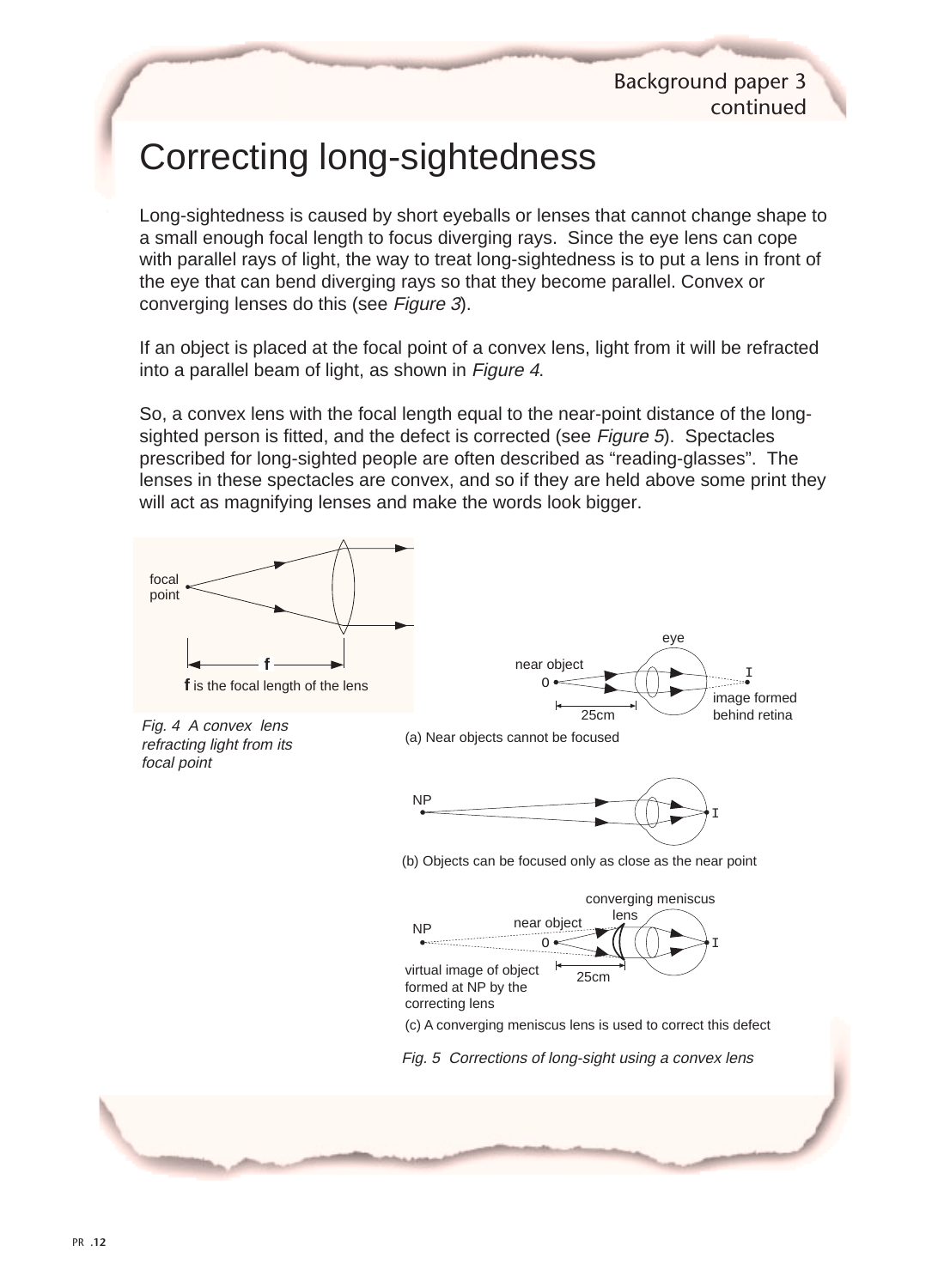# Astigmatism

### Background paper 4

## What is astigmatism?

Before this question can be answered, we need to know how our eyes focus light rays onto the retina. The lens inside the eye is not rigid like a glass lens. It is elastic. It is attached by ligaments to a series of muscles, called the *ciliary* muscles that can pull the lens to make it thicker or thinner. Thick lenses have a short focal length and refract light rays strongly. Thin lenses are less powerful and do not bend light rays as much. The eye lens needs to change shape so that rays from near or distant objects can be focused onto the back of the eye (the retina). The eye's ability to do this is called accommodation.



Fig. 1 Accommodation

The lens is not the only part of the eye that bends light. The cornea also does this, and it is a defect in the cornea that is responsible for astigmatism.

A normal cornea has the same curvature in all directions, but in an astigmatic person the shape of the cornea is not like this. Someone who has regular astigmatism will have a cornea shaped rather like the back of a spoon, where the curve in the direction along the bowl is longer than the curve across. As a result the eye does not have an exact point of focus. (The word "astigmatism" means "lack of focus".)



Fig. 2 (a) how light is focused by an astigmatic eye (b) correction of astigmatism with a cylindrical lens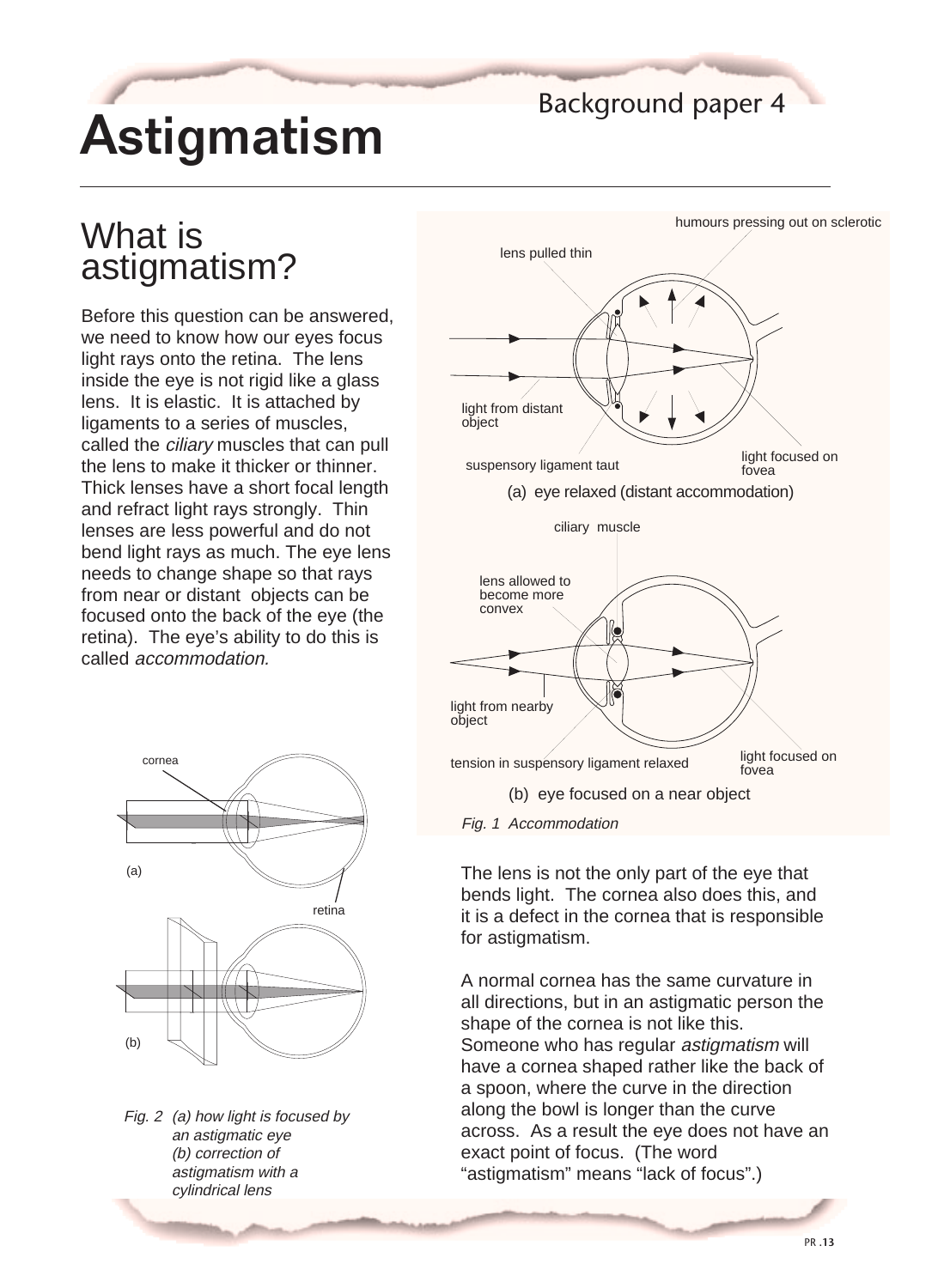### Background paper 4 continued

So, the position of the image varies depending on the angle the light enters the eye. A vertical beam of light would be sharply focused but a horizontal beam would not. This means that if an astigmatic person looked at a pattern of, say, vertical lines on top of rows of horizontal lines when the horizontal lines are clearly seen, the vertical lines will be blurred.

Regular astigmatism can be corrected with cylindrical lenses (see Figure 2). These refract light in one direction only, unlike normal spherical lenses which bend light rays in all directions.

#### **Irregular astigmatism**

Irregular astigmatism is caused by the cornea having major irregularities including unevenness or scars (see Figure 3). In cases like this it is easier to correct the defect with contact lenses. The tear film between the eye and the contact lens helps to smooth out the irregularities in the cornea.



(a) This diagram shows a cross section of an eye with irregular astigmatism, i.e. the cornea has several curvatures.



(b) This diagram shows how a contact lens can compensate for the irregular curvatures of the astigmatic eye. It demonstrates that the "optical system" is extended by the tear film that is developed between the cornea and contact lens. The contact lens corrects the visual defect directly on the eye so the scattered rays can be focused.

Fig. 3 Irregular astigmatism and its correction